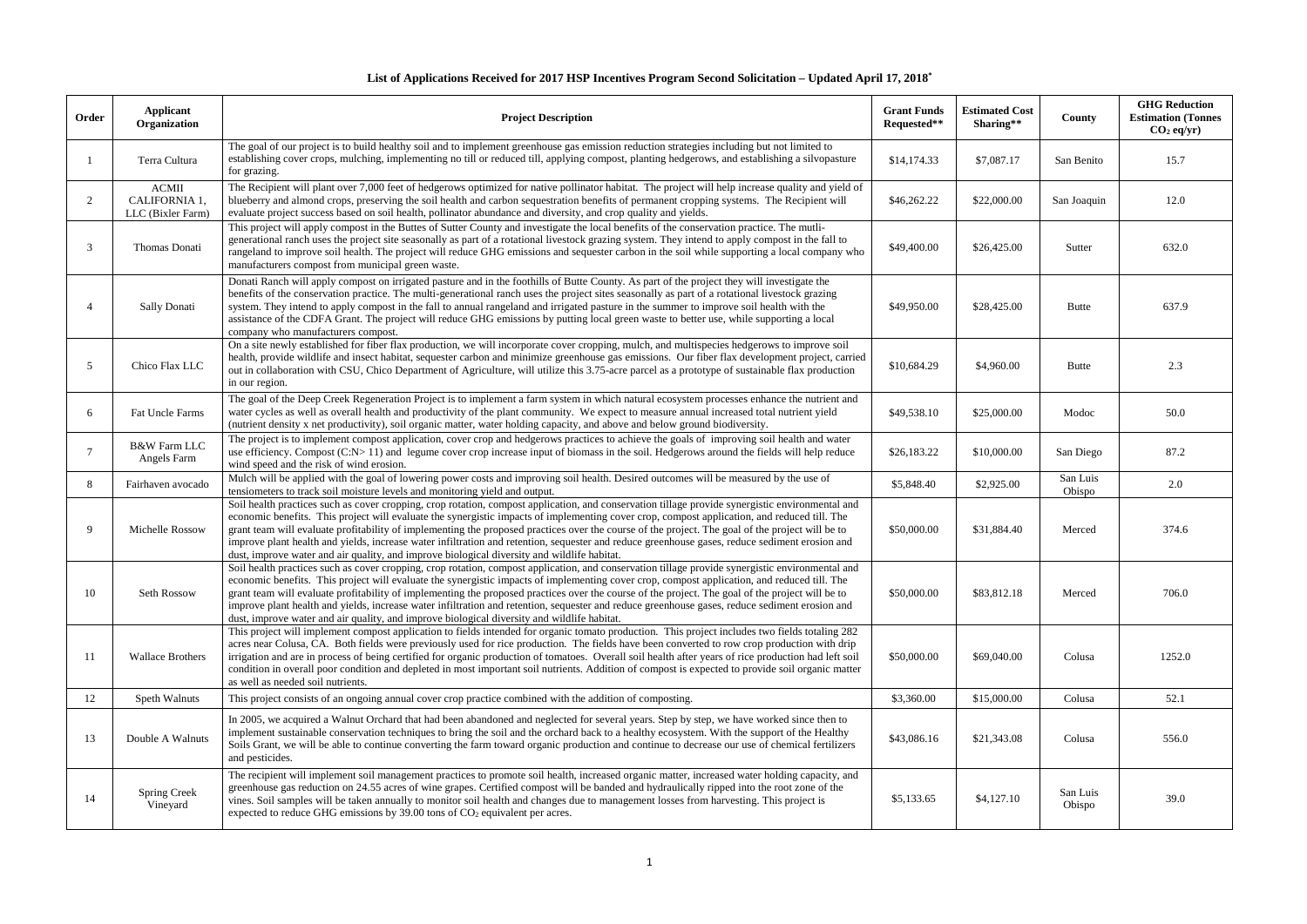| Order | Applicant<br>Organization                              | <b>Project Description</b>                                                                                                                                                                                                                                                                                                                                                                                                                                                                                                       | <b>Grant Funds</b><br>Requested** | <b>Estimated Cost</b><br>Sharing** | County             | <b>GHG Reduction</b><br><b>Estimation (Tonnes</b><br>$CO2$ eq/yr) |
|-------|--------------------------------------------------------|----------------------------------------------------------------------------------------------------------------------------------------------------------------------------------------------------------------------------------------------------------------------------------------------------------------------------------------------------------------------------------------------------------------------------------------------------------------------------------------------------------------------------------|-----------------------------------|------------------------------------|--------------------|-------------------------------------------------------------------|
| 15    | Xline Vineyard<br>John Peck - Owner                    | The recipient will implement soil management practices to promote soil health, increased organic matter, increased water holding capacity, and<br>greenhouse gas reduction on 82.5 acres of wine grapes. Certified compost will be banded and hydraulically ripped into the root zone of the<br>vines. Soil samples will be taken annually to monitor soil health and changes due to management losses from harvesting. This project is<br>expected to reduce GHG emissions by 130.10 tons of $CO2$ equivalent per acres.        | \$16,897.50                       | \$13,515.00                        | San Luis<br>Obispo | 130.1                                                             |
| 16    | Gateway Vineyard                                       | The recipient will implement soil management practices to promote soil health, increased organic matter, increased water holding capacity, and<br>greenhouse gas reduction on 77.05 acres of wine grapes. Certified compost will be banded and hydraulically ripped into the root zone of the<br>vines. Soil samples will be taken annually to monitor soil health and changes due to management losses from harvesting. This project is<br>expected to reduce GHG emissions by 120.10 tons of CO2 equivalent per acres.         | \$15,791.15                       | \$12,632.10                        | San Luis<br>Obispo | 120.1                                                             |
| 17    | Plummer Vineyard                                       | The recipient will implement soil management practices to promote soil health, increased organic matter, increased water holding capacity, and<br>greenhouse gas reduction on 67 acres of wine grapes. Certified compost will be banded and hydraulically ripped into the root zone of the vines.<br>Soil samples will be taken annually to monitor soil health and changes due to management losses from harvesting. This project is expected to<br>reduce GHG emissions by 102.1 tons of CO2 equivalent per acres.             | \$13,751.00                       | \$11,004.00                        | San Luis<br>Obispo | 102.1                                                             |
| 18    | Serventi Ranch                                         | The project will plant legume and non-legume crops on alternating tree rows each fall. Mulching – place wood chips under each of our tree rows<br>to control weeds, conserve moisture, and increase carbon sequestration. Hedgerow – add hedgerows that divide our property into different<br>productive zones and to support bee colonies and provide other ecosystem service.                                                                                                                                                  | \$20,230.00                       | \$8,500.00                         | Santa Cruz         | 7.8                                                               |
| 19    | Plummer Vineyard                                       | The recipient will implement soil management practices to promote soil health, increased organic matter, increased water holding capacity, and<br>greenhouse gas reduction on 67 acres of wine grapes. Certified compost will be banded and hydraulically ripped into the root zone of the vines.<br>Soil samples will be taken annually to monitor soil health and changes due to management losses from harvesting. This project is expected to<br>reduce GHG emissions by 102.1 tons of CO <sub>2</sub> equivalent per acres. | \$13,751.00                       | \$11,004.00                        | San Luis<br>Obispo | 102.1                                                             |
| 20    | <b>Flight Investment</b><br>Vineyards                  | The recipient will implement soil management practices to promote soil health, increased organic matter, increased water holding capacity, and<br>greenhouse gas reduction on 30.73 acres of wine grapes. Certified compost will be banded and hydraulically ripped into the root zone of the<br>vines. Soil samples will be taken annually to monitor soil health and changes due to management losses from harvesting. This project is<br>expected to reduce GHG emissions by 48.10 tons of CO2 equivalent per acres           | \$6,538.19                        | \$5,278.26                         | San Luis<br>Obispo | 48.1                                                              |
| 21    | <b>Woods Conservation</b>                              |                                                                                                                                                                                                                                                                                                                                                                                                                                                                                                                                  | $\sim$                            |                                    | Santa Cruz         | 1.1                                                               |
| 22    | <b>Bolin Farming</b><br>Company                        | 230 acres on Chadbourne Road in Fairfield, CA. In 2013, we acquired a parcel that had been abandoned and neglected for several years. Step<br>by step, we have worked since then to develop irrigation and drainage improvements to bring the soil and the pasture back to a healthy<br>ecosystem. With the support of the Healthy Soils Grant, we will be able to continue farm in organic production and continue to improve yields,<br>soil quality, and grazing capacity for the ranch.                                      | \$50,000.00                       | \$25,000.00                        | Solano             | 617.6                                                             |
| 23    | The James and<br>Victoria Lawrence<br>Spousal Lifetime | Compost on orchard at Lawrence Longshadow Ranch                                                                                                                                                                                                                                                                                                                                                                                                                                                                                  | \$28,707.30                       | \$14,353.65                        | Contra Costa       | 350.0                                                             |
| 24    | Bordessa Family<br>Dairies                             | The project is to improve soil health and sequester carbon through application of compost on 134 acres of rangeland used for grazing organic<br>dairy cows. Additional project outcomes include the reduction of atmospheric greenhouse gases (GHG) and improved pasture production and<br>nutrient content.                                                                                                                                                                                                                     | \$49,914.00                       | \$58,987.00                        | Marin              | 603.6                                                             |
| 25    | Sequoia Farms                                          | We will apply compost to 38 acres of 2-year-old conventionally managed walnuts and use light tillage before applying the seed for a legume<br>cover crop to the 2-year-old orchard. Once this cover crop is established we will no longer till throughout the orchard. On an adjacent field, the<br>farmer will plant a hedgerow consisting of native plants, grasses, and trees to provide year-round habitat for beneficial insects and wildlife, as<br>well as reducing noise and air pollution.                              | \$49,016.92                       | \$12,687.80                        | Solano             | 104.0                                                             |
| 26    | Cowley Ranch.                                          | Building a wind break shelterbelt and hedgerow along a county road alongside grazing pasture land. This wind break and hedgerow will provide<br>much needed shade, carbon sequestering, and habitat for the area.                                                                                                                                                                                                                                                                                                                | \$16,924.00                       | \$100.00                           | Siskiyou           | 4.0                                                               |
| 27    | Sun Drenched<br>Organics LLC                           | The project includes compost application, cover crops, and mulching practices for nutrient enrichment and transpiration conservation, and<br>hedgerow plantings and natural wind barriers to reduce erosion. The environmental practices will create a healthy soil biosystem, support wild<br>life and native environment preservation, preserve the health of the creek on the land, reduce GHG, and retain moisture, reduce transpiration,<br>and retain soil, reducing erosion.                                              | \$12,715.14                       | \$7,800.00                         | San Diego          | 45.4                                                              |
| 28    | Corral De Piedra<br>(Kelly Keene)                      | Our goals are to continue implementing, maintaining and sharing practices that build soil health and increase water retention. The plan to<br>evaluate and measure success are to maintain our systems properly and track their progress through soil testing, ground water analysis and<br>overall productivity of the farm.                                                                                                                                                                                                    | \$37,396.93                       | \$35,391.83                        | San Luis<br>Obispo | 34.4                                                              |
| 29    | <b>Swift Subtropicals</b>                              | Swift Subtropicals is a small diversified farm with goals of sustainability and biodiversity. Potential project practices include: 1) Application of<br>compost to grazed rangelands, crop lands and perennial crops/orchards, 2) mulching perennial plants, and 3) planting a Riparian Forest Buffer.<br>Soil testing and overall health of the land will highlight results. With proven positive results, Swift Subtropicals can implement programs on a<br>larger scale.                                                      | \$14,576.46                       | \$23,745.00                        | San Luis<br>Obispo | 114.6                                                             |
| 30    | Lucky Dog Farms,<br><b>LLC</b>                         | The Farm will improve its hay production and soil health by implementing a suite of conservation practices on over 95 acres such as cover crop,<br>woody planting establishment (windbreak and riparian forest buffer) as well as compost application.                                                                                                                                                                                                                                                                           | \$36,717.98                       | \$26,919.00                        | Tehama             | 19.0                                                              |